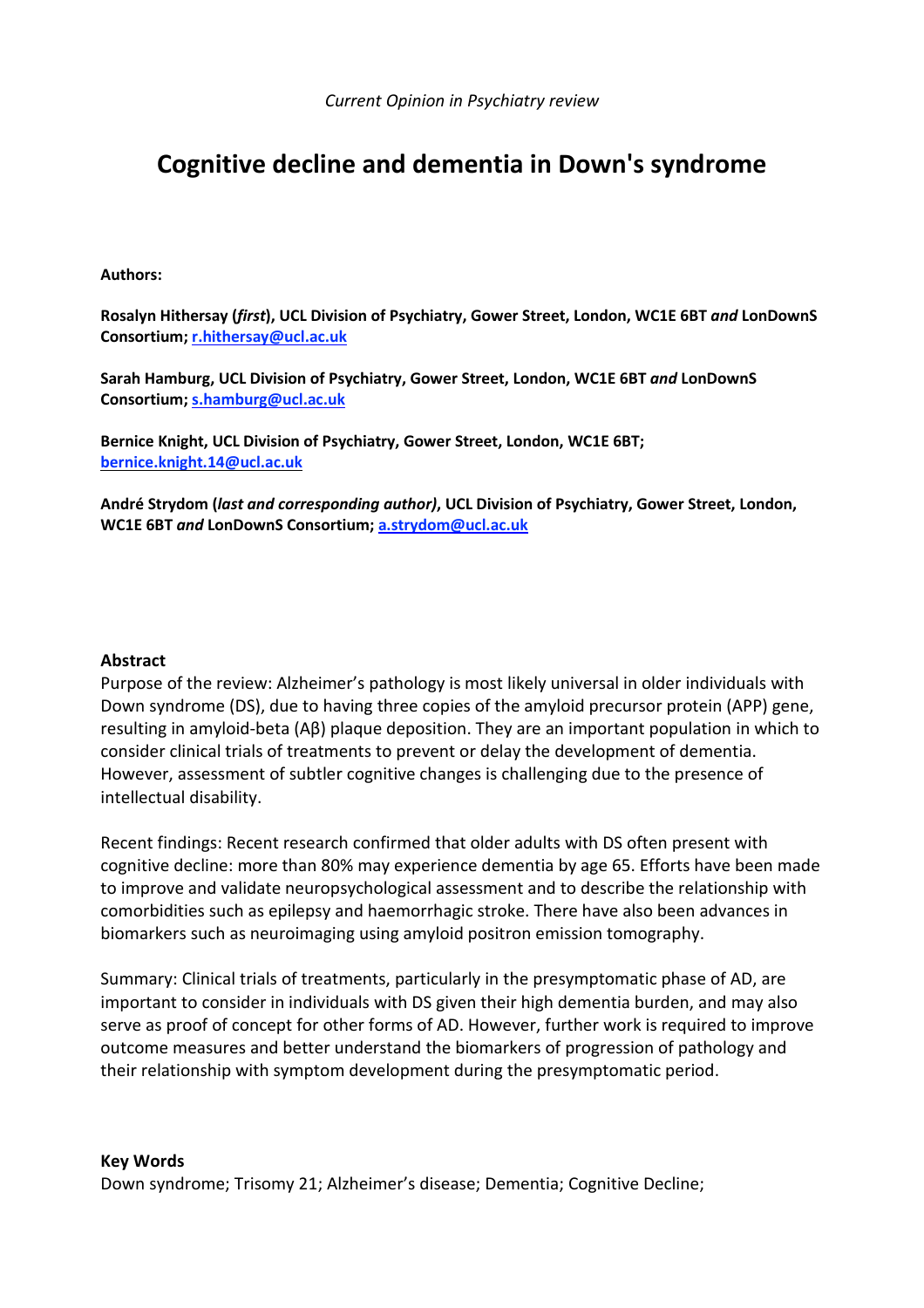## **Key Points**

- The overall risk for Alzheimer's disease individuals with Down syndrome (DS) has been estimated to be more than 80% by age 65; the mean age at dementia diagnosis was 55.41 years.
- PET imaging using amyloid-beat binding compounds have demonstrated significant amyloid binding in several brain regions in all individuals with DS by age 50.
- Haemorrhagic strokes and epilepsy are both more common in individuals with DS and dementia than in controls, though intracerebral haemorrhage may be less common in DS than in those with duplication APP (the chromosome 21 gene implicated in AD in DS) suggesting the presence of protective factors in DS.
- Several new test batteries for more detailed phenotyping of cognitive abilities in DS have been described, though further validation may be required for use as outcome measures in clinical trials.
- Several randomised treatment trials in DS populations has been published, showing some potential for EGCG to improve cognitive abilities before the onset of dementia in DS (though further trials are required), while Vitamin E to reduce cognitive decline was found to be ineffective.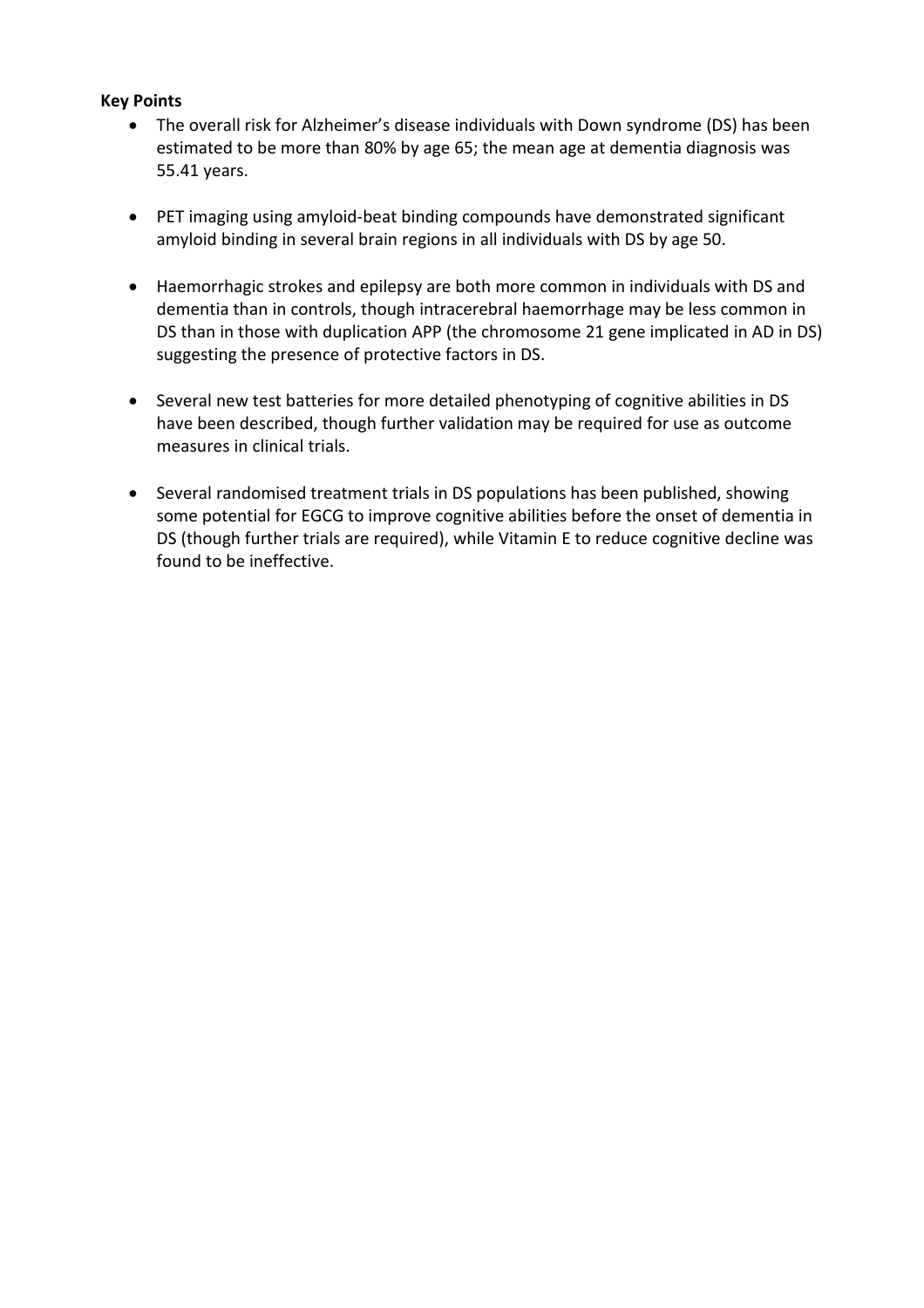## **Introduction**

Following significant increases in life expectancy, 40% of individuals with Down syndrome (DS; trisomy of chromosome 21) in the UK are now aged 40 years and older (1) with similar increases reported in the USA (2). Alzheimer's pathology is most likely universal in older individuals with DS, due to having three copies of the amyloid precursor protein (APP) gene, resulting in amyloid-beta (Aβ) deposition in plaques (3). DS is therefore an important population in which to consider clinical trials of treatments to prevent or delay the development of dementia due to Alzheimer's disease (AD). However, assessment of more subtle cognitive changes in adults with DS is challenging due to the presence of intellectual disability (ID). This review will consider recent research on cognitive decline and dementia in people with DS, including epidemiology, clinical and neuropsychological assessment, comorbidities and advances in biomarkers such as neuroimaging.

# **Epidemiology**

There is a sharp increase in dementia prevalence in older adults with DS, from less than 10% by age 49, to more than 30% at 60 (3). As dementia is associated with high mortality rates, longitudinal data is required to estimate morbid risk. In a 14-year longitudinal study, the cumulative incidence for AD in women with DS was estimated to be more than 80% by age 65; the mean age at dementia diagnosis was 55.41 years (SD = 7.14) and median survival was 7 years after diagnosis (4).

Alexander et al. (5) compared age-specific incidence of previously recognised common cardiovascular, central nervous system, psychiatric, digestive and endocrine disorders in 6430 individuals with DS (3009 females and 3421 males) and 19,176 general population controls (8966 females and 10,210 males) using the United Kingdom Clinical Practice Research Datalink (CPRD) in a matched retrospective cohort study. They found a median age of 47 years for dementia diagnosis, with dementia incidence more than 90 times higher (IRR 92.1; 54.3-156.2; *P* < 0.001) than in controls.

# **Clinical assessment**

Diagnosing dementia in DS can be difficult, due to factors including variability of baseline cognitive level, heterogeneous presentation and lack of robust diagnostic tools. Sheehan et al. (6) used clinical data from memory assessments of 85 people with DS, of whom 64 (73.5%) had an established diagnosis of dementia. Expert raters judged the cases as dementia or no dementia using their own clinical judgment and criteria from the International Classification of Disease (7) and Diagnostic Statistical Manual of Mental Disorders-IV-text revision (8). Clinicians' judgement was most accurate in identifying previously diagnosed cases (84.4%), compared to 70.3% with ICD-10 criteria and 56.3% with DSM-IV-TR criteria. Over time, the proportion of cases meeting international criteria increased. The DSM-IV has recently been replaced by the DSM-5, which introduced a new term for dementia (major neurocognitive disorder) as well as a new diagnostic category for mild neurocognitive disorder, which may help to make earlier diagnoses in DS, though the validity of this diagnosis in the context of ID needs to be established (9).

Tsao et al. (10) used a cross-sectional study of 120 adults with DS without dementia aged 20 to 69 years, to examine the 'normal' ageing process. They found age-related deterioration in both cognitive and social adaptation skills with inter-individual variation, supporting the need for longitudinal assessment.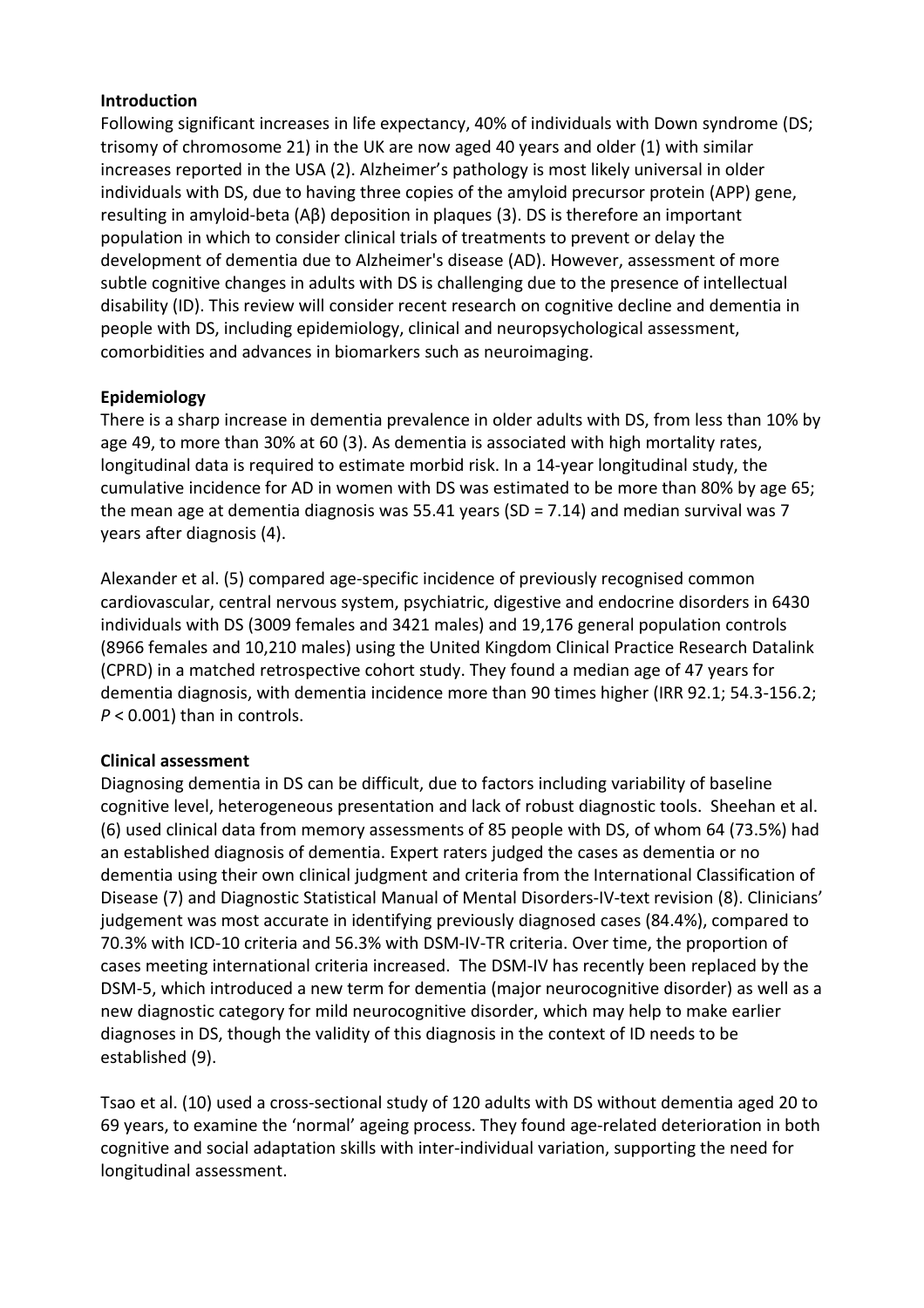## **Co-morbidities**

Co-morbidities are common in DS, with well-established links between DS and congenital heart disease, epilepsy, hypothyroidism, visual and hearing impairments and depression (5,11). The prevalence of most of these conditions does not change significantly in the presence of dementia (4), requiring clinicians to remain observant for their emergence irrespective of cognitive decline.

Alexander et al. (5) found incidence of epilepsy was elevated at all ages in DS, with a relative peak in adults 30 years and older (overall Incidence Relative Risk [IRR] 8.5; 7.3-9.8; *p* < 0.001 and for age 30 years and older IRR 15.2). Epilepsy was significantly more common in DS where there was already a dementia diagnosis and occurred in more than 70% in a group with dementia (4). Epilepsy diagnosis was also a significant predictor of mortality (*p* = 0.002), with those with an epilepsy diagnosis being 6.39 (2.02, 20.19) times more likely to die than those without.

Sobey et al. (12) used population-level data to examine incident cardiovascular events in 4081 people with DS versus 16,324 age-matched controls. Haemorrhagic strokes were more common in people with DS than non-DS controls (risk ratio [RR] = 3.31, 95% confidence interval [CI] 1.95, 5.60), as were ischaemic strokes (RR = 3.76, 95% CI 2.39, 5.92). Increased risk for ischaemic (but not haemorrhagic) stroke was substantially attenuated on adjustment for cardiovascular risk factors. Haemorrhagic stroke is most likely to be due to cerebral amyloid angiopathy (CAA) which results from the deposition of amyloid-β within the walls of cerebral blood vessels, which can eventually lead to intracerebral haemorrhage. Buss et al. (13) reviewed epidemiological and neuropathological studies comparing a rare form of familial AD caused by a duplication of the APP region on chromosome 21, with DS (three copies of chromosome 21). People with a familial duplication of APP appeared to have a higher frequency of intracerebral haemorrhage and possibly more extensive underlying vascular pathology. The authors concluded that Trisomy 21 may provide partial protection against the pro-haemorrhagic effects of APP duplication, and mechanisms related to amyloid-β processing and clearance that may be responsible for differences in amyloid angiopathy require further examination. DS represents a unique opportunity to study the cerebrovascular features of aging and AD in the context of protection against atherosclerosis and lower blood pressure but with significant CAA (14).

#### **Neuropsychology**

Floor effects are a particular concern when requiring tools that are sufficiently sensitive for tracking decline. Several widely used tests have recently been shown to be unsuitable for those with more severe ID or dementia, highlighting the need to develop more sophisticated neuropsychological tools for this population. However, object memory, semantic verbal fluency, the cued recall task, Tower of London, the CANTAB paired associate learning and simple reaction time tasks and the car and motorbike tracks of the NEPSY visuo-motor precision task have been highlighted as suitable for discriminating between those with and without dementia and tracking dementia related decline (15–19). The Raven's Coloured Progressive Matrices (20) also appear to show deterioration from age 40 onwards in dementiafree adults with DS (10). A closer look at the cued recall task originally described by Hartle (21) found both free and total recall scores discriminate age and dementia status in those with DS (22), however ~35% of participants without dementia were excluded from the final sample for being unable to perform the task or cooperate, limiting the suitability of this test, particularly in those with lower functioning.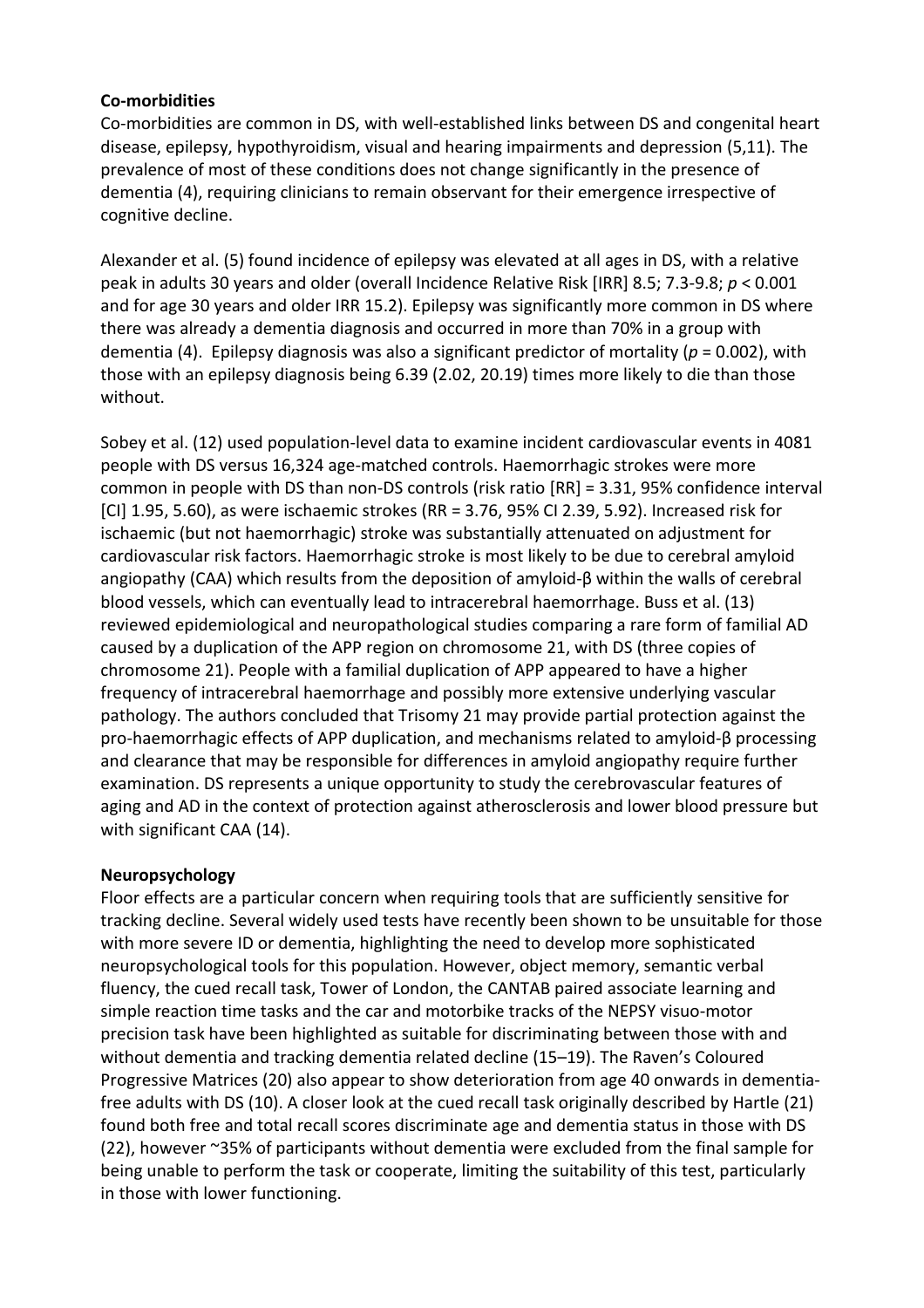Validation of the NIH toolbox Cognitive Battery for ID found Flanker inhibition/attention tasks, picture vocabulary, oral reading and picture sequence memory tasks were accessible to those with ID, whereas dimensional change card sort, pattern comparison and list sorting tasks showed large floor effects, limiting their suitability as trial outcome measures (23). However, this study focused on a young sample (mean DS age = 16), including individuals with Fragile X syndrome and idiopathic ID, thus the suitability of these tasks in older adults with DS remains unclear. The Rapid Assessment for Developmental Disabilities (RADD) battery (24) and the NeuroTrax Moderate to Severe Impairment Assessment Battery (25) have also been proposed as suitable tools for assessing cognitive function in those with DS, yet neither study reported full performance data.

A novel informant questionnaire addressing executive function, memory and language skills in DS was found to have high internal consistency, test-retest reliability and interrater reliability (26). This questionnaire could reliably discriminate between those with and without dementia, but showed no significant effects of age or gender, suggesting it could be useful for tracking cognitive decline, particularly where individuals are unable to engage with standard cognitive assessments.

## **Dementia symptoms and presymptomatic decline in Down syndrome**

An ongoing debate is whether AD presents differently in DS compared to older adults from the general population. Dick et al. (27) compared neuropsychological profiles of higher-functioning DS individuals with dementia to individuals from the general population with advanced AD, adjusting for sex and functional impairment. They found similarities, suggesting the underlying pathology in both cases may have comparable effects on cognitive profiles.

Previous studies suggested that behavioural and psychological symptoms and executive dysfunction may precede memory impairment in DS dementia (28,29). A recent cross-sectional study, however, suggested immediate memory impairment is one of the earliest signs of dementia in people with DS (30). Further longitudinal research is necessary to clarify the sequence of early changes in DS and their relationship to biomarkers such as neuroimaging.

It is important to remember that not all cases of cognitive decline in DS are the result of dementia. A rare phenomenon highlighted by recent research is that of childhood and adolescent "regression" or "disintegration", characterised by a sudden loss of daily living skills and cognitive decline. Worley et al. (31) summarized a case-series of what they termed DS disintegrative disorder, with results suggestive of a possible link with autoimmune function. A case study by Jacobs et al. (32) of a young adult male with DS experiencing similar deterioration highlights the diagnostic and treatment challenges these individuals face.

#### **Neuroimaging and other biomarkers**

Neuroimaging is a potential tool for monitoring biomarkers associated with progression from prodromal to symptomatic dementia in DS. Recent neuroimaging studies have used positron emission tomography (PET) scans with amyloid-beta (Aβ) binding compounds to characterize amyloid deposition and its association with dementia onset and symptoms. Sabbagh et al. (33) used florbetapir PET imaging to assess mean standard uptake value ratios (SUVRs) as the primary outcome measure of fibrillar Aβ burden in individuals with DS, DS with dementia and age-matched control subjects without DS. Significant group differences in mean SUVRs were reported, with uptake higher in DS individuals compared to controls, and greater still in those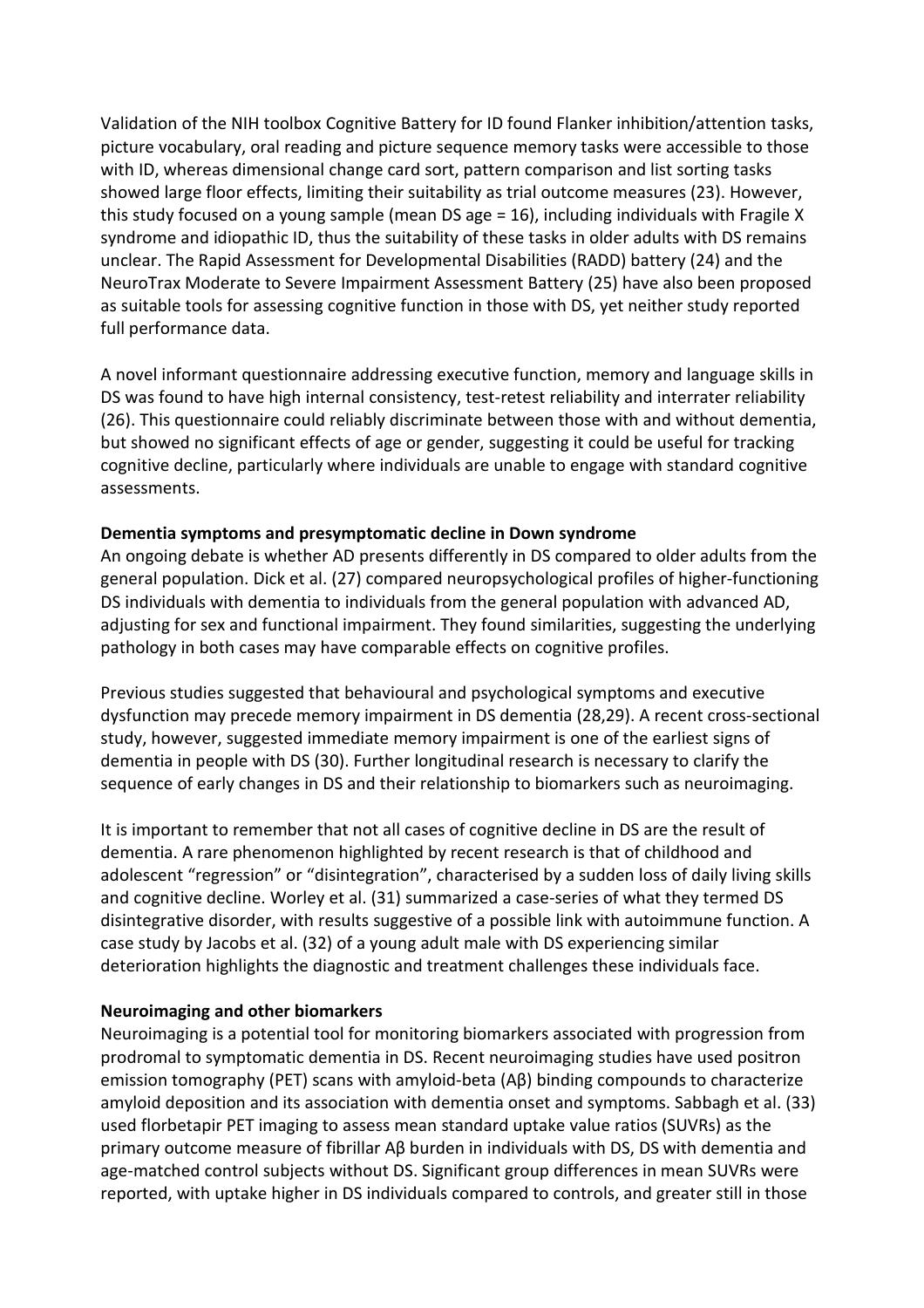with DS and dementia.

Jennings et al. (34) also used florbetapir PET imaging with individuals with DS, demonstrating that binding was strongly correlated with age, but not significantly associated with cognitive decline. Annus et al. (35) used PET with Pittsburgh compound B (PiB; another Aβ binding compound) in adults with DS, finding PiB binding first in the striatum around age 40. By age 50, all had significant PiB binding in several brain regions. Age strongly predicted amyloid binding and PiB binding was also significantly associated with diagnostic status and history of cognitive decline. Taken together, these studies suggest amyloid-imaging techniques could be used to stage individuals with DS in the pre-symptomatic period according to amyloid positive status on scans, and to characterise and monitor changes associated with the progression of AD pathology longitudinally.

Additional neuroimaging studies include the investigation of EEG biomarkers, with Salem et al. (36) reporting an association between cognitive decline and theta slowing. Proton magnetic resonance spectroscopy has also been used with the putative glial biomarker myoinositol, which highlighted the possible existence of an overall higher glial inflammatory component in DS individuals (independent of dementia status) compared to control subjects (37).

# **Biomarkers associated with cognitive functioning and decline in Down syndrome**

Plasma and CSF Aβ levels are potential biomarkers for AD. In individuals with DS, worse performance in a semantic verbal fluency task, poorer communication skills and a higher Dementia Questionnaire for Persons with ID score were recently found to be associated with higher plasma Aβ42 concentrations (38). Other AD biomarkers, including those related to inflammation and oxidative stress, are also of interest. Individuals with DS may have a unique neuroinflammatory state even before the onset of dementia, with implications for therapeutic intervention (39). Serum NGAL levels (Neutrophil Gelatinase-Associated Lipocalin, a newly identified neuroinflammatory constituent in AD) were shown to be significantly increased in DS subjects compared to those without DS, and positively associated with Aβ42 and Aβ(n42) in DS individuals with dementia and with Aβ40 and Aβ(n40) in DS individuals without dementia (40). Declining plasma Aβ42 and increasing proNGF (another inflammatory molecule) levels correlated with cognitive decline (41), while urinary isoprostane 8,12-iso-iPF2alpha, a marker of oxidative stress, was associated with cognitive decline in a longitudinal study of DS (42).

# **Treatment trials**

Existing treatments, particularly acetylcholine esterase inhibitors, may be beneficial in individuals with DS who have dementia, but conclusive evidence for efficacy is lacking (43). Epigallocatechin-3-gallate (EGCG), a natural substance extracted from green tea, has been shown to inhibit DYRK1A (a kinase involved in Tau phosphorylation and implicated in AD in DS, as the DYRK1A gene is situated on chromosome 21) (44). De la Torre et al. (45) subsequently conducted a phase-2 randomized placebo-controlled trial of EGCG in young adults with DS ( $n =$ 84) in combination with cognitive training to improve cognitive functioning. After 12 months, those in the treatment arm had significantly higher scores in measures of visual recognition memory, inhibitory control and adaptive behaviour, though the improvements were modest and further trials are required to determine longer-term safety and outcomes.

A randomized placebo-controlled trial of Vitamin E to slow the progression of cognitive deterioration and dementia in individuals with DS was recently reported (46). Adults with DS older than 50 years (n = 337) were randomly assigned to receive either 1,000 IU of vitamin E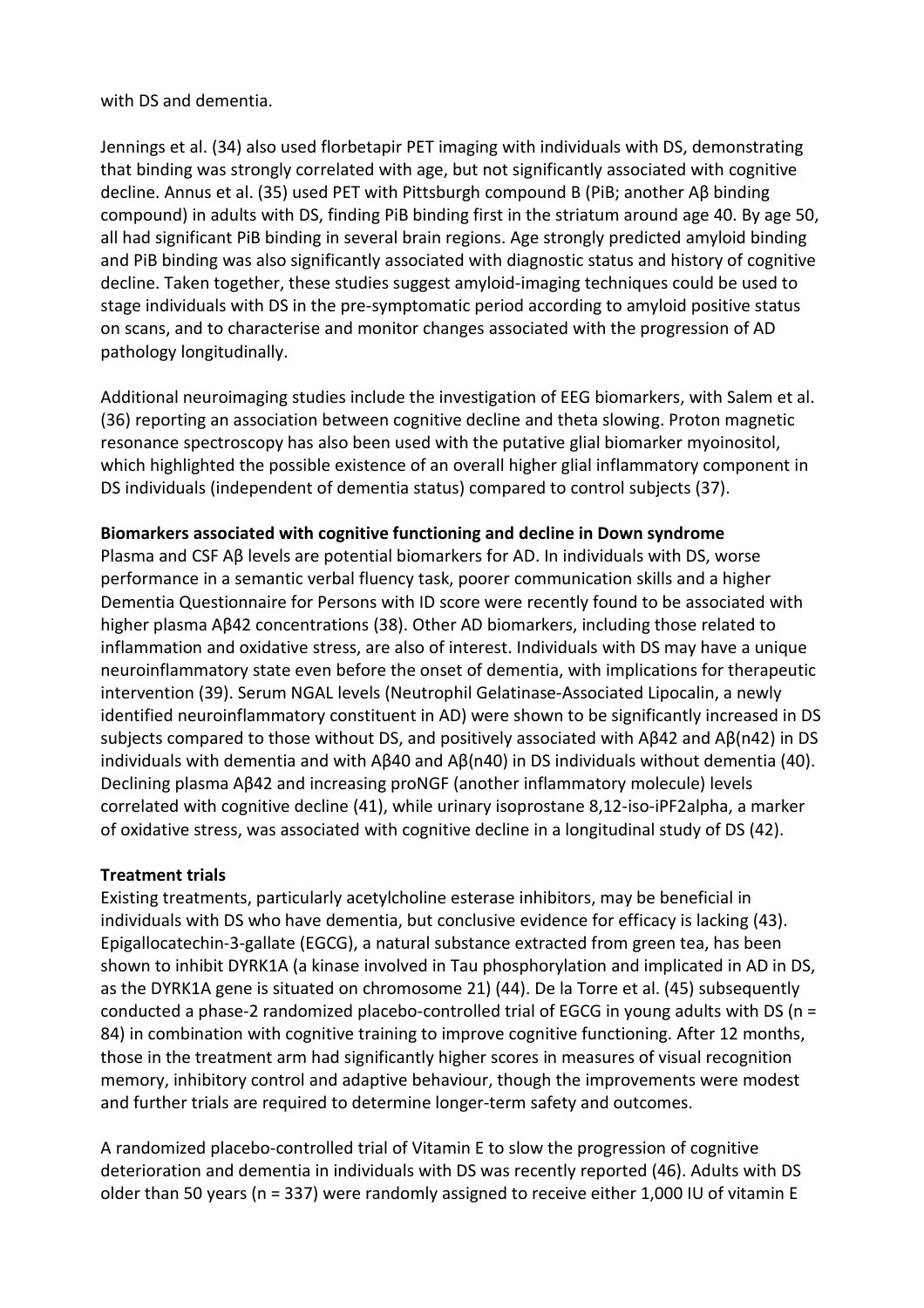orally twice daily or identical placebo for 3 years. There was no difference between drug and placebo on primary outcome (a brief praxis test), dementia rates, or secondary outcomes, with a trend towards higher rates of adverse events in those treated with vitamin E.

Cooper et al. (15) reported a small randomized placebo-controlled feasibility trial (n = 21) of simvastatin to prevent onset of dementia in older individuals with Down syndrome, using a memory for objects test as primary outcome. This test appeared to be sensitive to change, favouring the treatment, but the trial was too small to demonstrate benefit of the treatment.

## **Conclusion**

Individuals with DS are a unique population for researching AD and developing clinical trials of drugs for primary prevention (to avoid amyloid overproduction and deposition) and secondary prevention (to avoid onset of dementia after amyloid deposition), due to the relatively predictable onset of dementia in these adults. Such trials may benefit individuals with DS given their high dementia burden and may also serve as proof of concept for other forms of AD, yet improvements in outcome measures and trial design are required (47). While recent research has improved our understanding of dementia in DS, further work is necessary to understand the progression of pathology and its relationship with the development of symptoms during the pre-symptomatic period of AD in DS. Prospective longitudinal studies offer great promise for our future understanding of AD in DS (18,48).

## **Acknowledgements**

Thanks to Dr Tamara Al-Janabi for proof-reading and helping collate references

# **Financial Support and Sponsorship**

None

# **Conflicts of Interest**

AS has acted as an investigator for clinical trials sponsored by Roche Pharmaceuticals and consulted for Ono pharmaceuticals. He has been an adviser to the UK Down Syndrome Association and is an advisory board member of the LuMind Foundation (USA). No other authors have any competing interests to declare.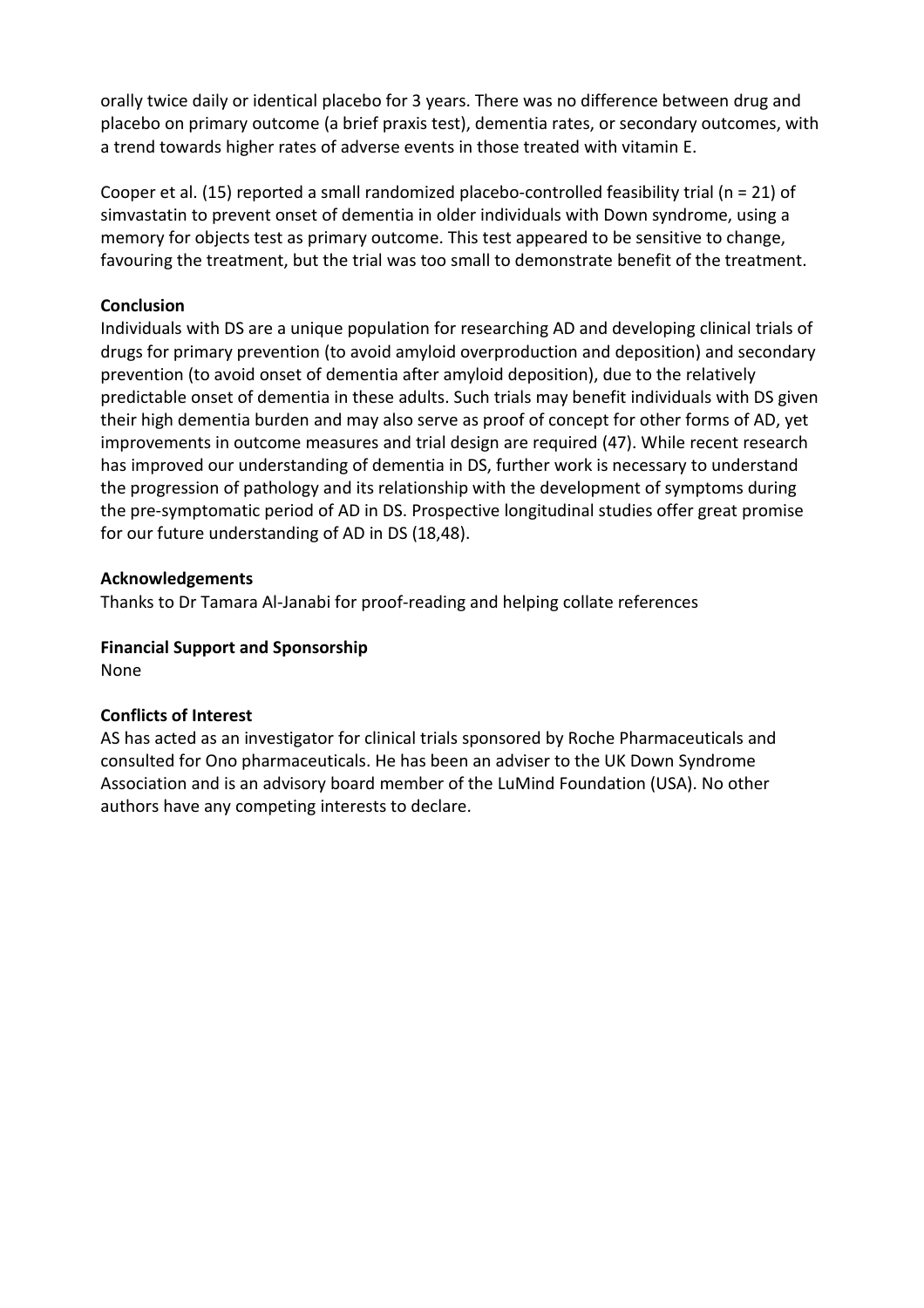## **References**

- 1. Wu J, Morris JK. Trends in maternal age distribution and the live birth prevalence of Down's syndrome in England and Wales: 1938–2010. Eur J Hum Genet. 2013 Sep;21(9):943–7.
- 2. de Graaf G, Buckley F, Skotko BG. Estimation of the number of people with Down syndrome in the United States. Genet Med [Internet]. 2016 Sep 8 [cited 2016 Nov 25]; Available from: http://www.nature.com/gim/journal/vaop/ncurrent/full/gim2016127a.html
- 3. Wiseman FK, Al-Janabi T, Hardy J, Karmiloff-Smith A, Nizetic D, Tybulewicz VLJ, et al. A genetic cause of Alzheimer disease: mechanistic insights from Down syndrome. Nat Rev Neurosci. 2015 Sep;16(9):564–74.
- 4. \*\*Mccarron M, Mccallion P, Reilly E, Mulryan N. A prospective 14-year longitudinal followup of dementia in persons with Down syndrome. Journal of Intellectual Disability Research. 2014;58(1):61–70.
- 5. Alexander M, Petri H, Ding Y, Wandel C, Khwaja O, Foskett N. Morbidity and medication in a large population of individuals with Down syndrome compared to the general population. Dev Med Child Neurol. 2016 Mar 1;58(3):246–54.
- 6. Sheehan R, Sinai A, Bass N, Blatchford P, Bohnen I, Bonell S, et al. Dementia diagnostic criteria in Down syndrome. Int J Geriatr Psychiatry. 2015 Aug 1;30(8):857–63.
- 7. World Health Organization. The ICD-10 Classification of Mental and Behavioural Disorders : Diagnostic Criteria for Research. Geneva: World Health Organization; 1993.
- 8. Association AP, others. Diagnostic and statistical manual of mental disorders DSM-IV-TR fourth edition (text revision). 2000;
- 9. Fletcher RJ, Barnhill J, McCarthy J, Strydom A. From DSM to DM-ID. Journal of Mental Health Research in Intellectual Disabilities. 2016 Jul 2;9(3):189–204.
- 10. Tsao R, Kindelberger C, Fréminville B, Touraine R, Gerald Bussy. Variability of the Aging Process in Dementia-Free Adults With Down Syndrome. American Journal on Intellectual and Developmental Disabilities. 2015;120(1):3–15.
- 11. Tassé MJ, Navas Macho P, Havercamp SM, Benson BA, Allain DC, Manickam K, et al. Psychiatric Conditions Prevalent Among Adults With Down Syndrome. Journal of Policy and Practice in Intellectual Disabilities. 2016 Jun 1;13(2):173–80.
- 12. Sobey CG, Judkins CP, Sundararajan V, Phan TG, Drummond GR, Srikanth VK. Risk of Major Cardiovascular Events in People with Down Syndrome. PLOS ONE. 2015 Sep 30;10(9):e0137093.
- 13. Buss L, Fisher E, Hardy J, Nizetic D, Groet J, Pulford L, et al. Intracerebral haemorrhage in Down syndrome: protected or predisposed? F1000Res [Internet]. 2016 May 12 [cited 2016 Nov 25];5. Available from: http://www.ncbi.nlm.nih.gov/pmc/articles/PMC4870990/
- 14. Wilcock DM, Schmitt FA, Head E. Cerebrovascular contributions to aging and Alzheimer's disease in Down syndrome. Biochimica et Biophysica Acta (BBA) - Molecular Basis of Disease. 2016 May;1862(5):909–14.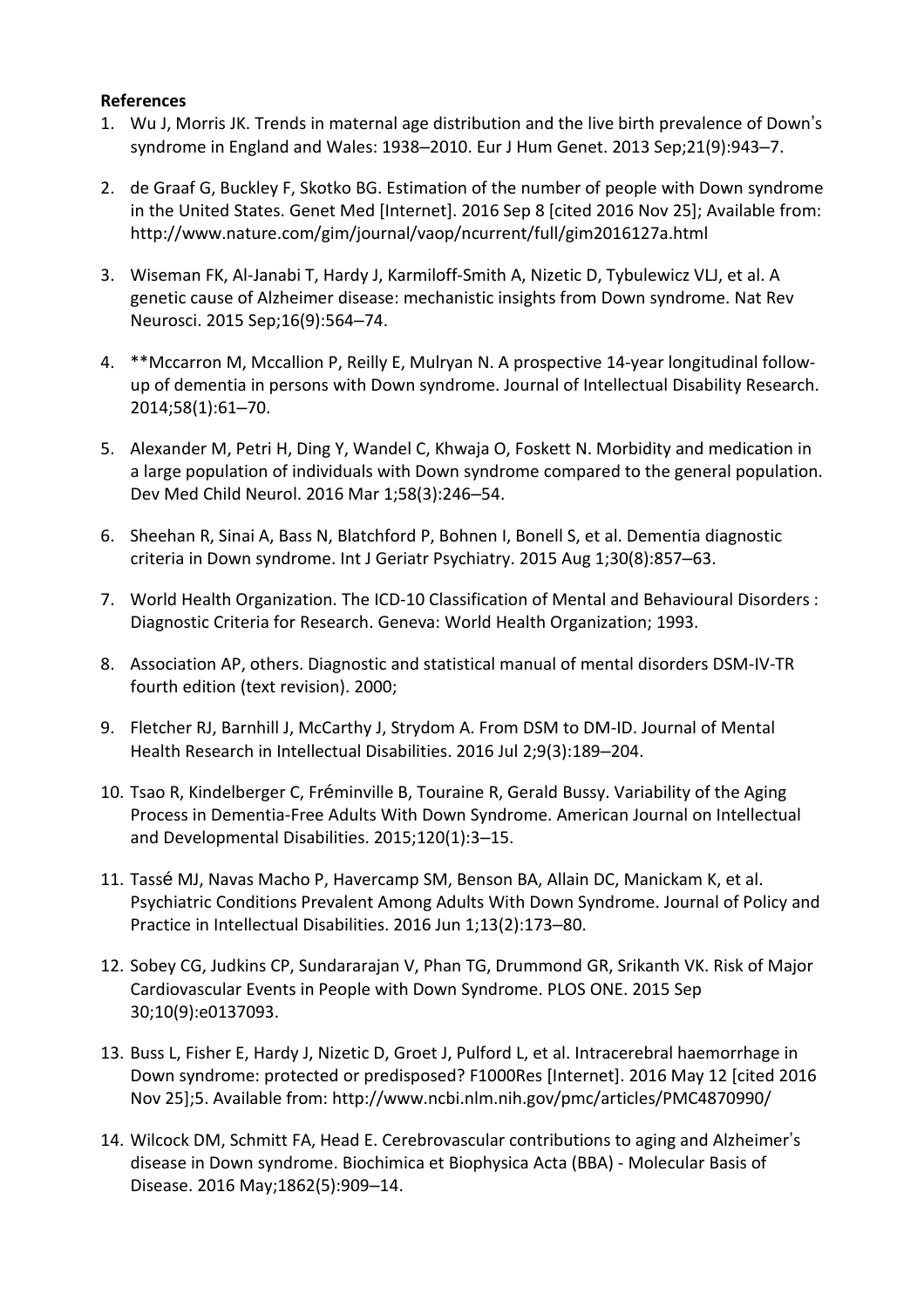- 15. Cooper S-A, Ademola T, Caslake M, Douglas E, Evans J, Greenlaw N, et al. Towards onset prevention of cognition decline in adults with Down syndrome (The TOP-COG study): A pilot randomised controlled trial. Trials. 2016;17:370.
- 16. de Sola S, de la Torre R, Sanchez-Benavides G, Benejam B, Cuenca-Royo A, del Hoyo L, et al. A new cognitive evaluation battery for Down syndrome and its relevance for clinical trials. Name: Frontiers in Psychology. 2015;6:708.
- 17. \*Sinai A, Hassiotis A, Rantell K, Strydom A. Assessing Specific Cognitive Deficits Associated with Dementia in Older Adults with Down Syndrome: Use and Validity of the Arizona Cognitive Test Battery (ACTB). PLOS ONE. 2016 May 12;11(5):e0153917.
- 18. Startin CM, Hamburg S, Hithersay R, Davies A, Rodger E, Aggarwal N, et al. The LonDownS adult cognitive assessment to study cognitive abilities and decline in Down syndrome. Wellcome Open Research. 2016 Nov 15;1:11.
- 19. \*Liogier d'Ardhuy X, Edgin JO, Bouis C, de Sola S, Goeldner C, Kishnani P, et al. Assessment of Cognitive Scales to Examine Memory, Executive Function and Language in Individuals with Down Syndrome: Implications of a 6-month Observational Study. Frontiers in Behavioral Neuroscience [Internet]. 2015 Nov 18 [cited 2015 Nov 26];9. Available from: http://journal.frontiersin.org/article/10.3389/fnbeh.2015.00300
- 20. Raven JC, Court JH. Raven's progressive matrices and vocabulary scales [Internet]. Oxford Psychologists Press Oxford, UK; 1998 [cited 2016 Nov 25]. Available from: http://www.vpsyche.com/doc/IQ/Raven-Vocabulary.doc
- 21. Hartle JT. Facilitation of recall with intralist cues: Time-dependent characteristics of cued recall. Memory & Cognition. 1976 Sep 1;4(5):471–5.
- 22. Benejam B, Fortea J, Molina-López R, Videla S. Patterns of Performance on the Modified Cued Recall Test in Spanish Adults With Down Syndrome With and Without Dementia. American Journal on Intellectual and Developmental Disabilities. 2015 Oct 27;120(6):481– 9.
- 23. Hessl D, Sansone SM, Berry-Kravis E, Riley K, Widaman KF, Abbeduto L, et al. The NIH Toolbox Cognitive Battery for intellectual disabilities: three preliminary studies and future directions. Journal of Neurodevelopmental Disorders. 2016;8:35.
- 24. Walsh DM, Doran E, Silverman W, Tournay A, Movsesyan N, Lott IT. Rapid assessment of cognitive function in down syndrome across intellectual level and dementia status. Journal of Intellectual Disability Research. 2015 Nov 1;59(11):1071–9.
- 25. Gutman M, Moskovic E, Jeret JS. Computerised cognitive testing of individuals with Down's syndrome and Alzheimer's disease. Journal of Intellectual Disability Research. 2016;60(2):179–81.
- 26. \*Startin CM, Rodger E, Fodor-Wynne L, Hamburg S, Strydom A. Developing an Informant Questionnaire for Cognitive Abilities in Down Syndrome: The Cognitive Scale for Down Syndrome (CS-DS). PLOS ONE. 2016 May 6;11(5):e0154596.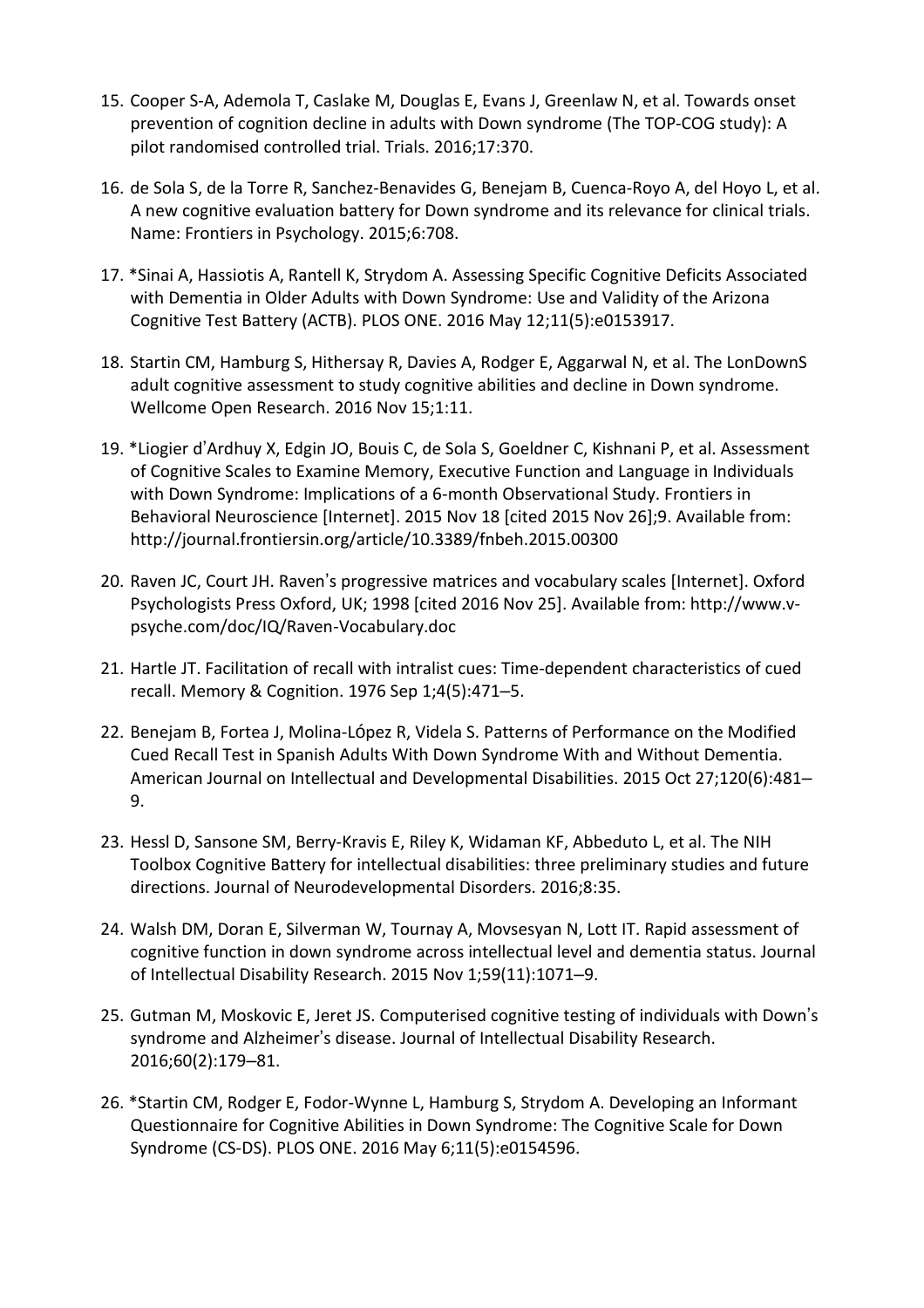- 27. Dick MB, Doran E, Phelan M, Lott IT. Cognitive Profiles on the Severe Impairment Battery Are Similar in Alzheimer Disease and Down Syndrome With Dementia. Alzheimer Dis Assoc Disord. 2016 Sep;30(3):251–7.
- 28. Ball SL, Holland AJ, Treppner P, Watson PC, Huppert FA. Executive dysfunction and its association with personality and behaviour changes in the development of Alzheimer's disease in adults with Down syndrome and mild to moderate learning disabilities. British Journal of Clinical Psychology. 2008 Mar 1;47(1):1–29.
- 29. Ball SL, Holland AJ, Hon J, Huppert FA, Treppner P, Watson PC. Personality and behaviour changes mark the early stages of Alzheimer's disease in adults with Down's syndrome: findings from a prospective population-based study. Int J Geriat Psychiatry. 2006 Jul 1;21(7):661–73.
- 30. Blok JB, Scheirs JGM, Thijm NS. Personality and behavioural changes do not precede memory problems as possible signs of dementia in ageing people with Down syndrome. Int J Geriatr Psychiatry. 2016 Jan 1;n/a – n/a.
- 31. \*Worley G, Crissman BG, Cadogan E, Milleson C, Adkins DW, Kishnani PS. Down Syndrome Disintegrative Disorder New-Onset Autistic Regression, Dementia, and Insomnia in Older Children and Adolescents With Down Syndrome. J Child Neurol. 2015 Aug 1;30(9):1147–52.
- 32. Jacobs J, Schwartz A, McDougle CJ, Skotko BG. Rapid clinical deterioration in an individual with Down syndrome. Am J Med Genet. 2016 Jul 1;170(7):1899–902.
- 33. \*\* Sabbagh MN, Chen K, Rogers J, Fleisher AS, Liebsack C, Bandy D, et al. Florbetapir PET, FDG PET, and MRI in Down syndrome individuals with and without Alzheimer's dementia. Alzheimer's & Dementia. 2015 Aug;11(8):994–1004.
- 34. \*\* Jennings D, Seibyl J, Sabbagh M, Lai F, Hopkins W, Bullich S, et al. Age dependence of brain β-amyloid deposition in Down syndrome An [18F]florbetaben PET study. Neurology. 2015 Feb 3;84(5):500–7.
- 35. \*\*Annus T, Wilson LR, Hong YT, Acosta–Cabronero J, Fryer TD, Cardenas–Blanco A, et al. The pattern of amyloid accumulation in the brains of adults with Down syndrome. Alzheimer's & Dementia [Internet]. 2016 [cited 2015 Dec 10]; Available from: http://www.sciencedirect.com/science/article/pii/S1552526015026679
- 36. Salem LC, Sabers A, Kjaer TW, Musaeus C, Nielsen MN, Nielsen A-G, et al. Quantitative Electroencephalography as a Diagnostic Tool for Alzheimer's Dementia in Adults with Down Syndrome. Dement Geriatr Cogn Disord Extra. 2015 Oct 21;5(3):404–13.
- 37. Lin A-L, Powell D, Caban-Holt A, Jicha G, Robertson W, Gold BT, et al. 1H-MRS metabolites in adults with Down syndrome: Effects of dementia. NeuroImage: Clinical. 2016;11:728–35.
- 38. Hoyo LD, Xicota L, Sánchez-Benavides G, Cuenca-Royo A, de Sola S, Langohr K, et al. Semantic Verbal Fluency Pattern, Dementia Rating Scores and Adaptive Behavior Correlate With Plasma Aβ42 Concentrations in Down Syndrome Young Adults. Front Behav Neurosci [Internet]. 2015 Nov 18 [cited 2016 Nov 25];9. Available from: http://www.ncbi.nlm.nih.gov/pmc/articles/PMC4649024/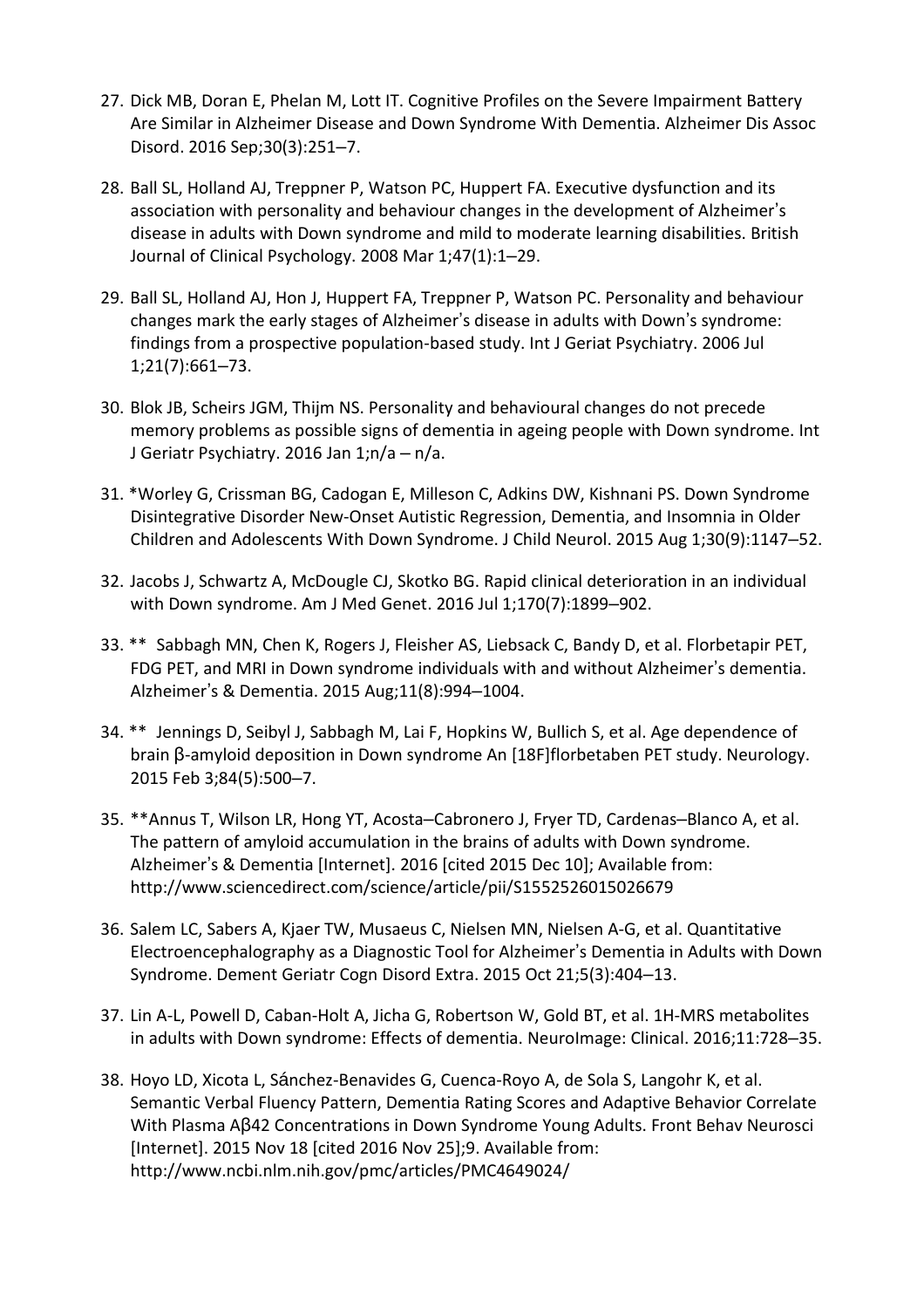- 39. Wilcock DM, Hurban J, Helman AM, Sudduth TL, McCarty KL, Beckett TL, et al. Down syndrome individuals with Alzheimer's disease have a distinct neuroinflammatory phenotype compared to sporadic Alzheimer's disease. Neurobiology of Aging. 2015 Sep;36(9):2468–74.
- 40. Naudé PJW, Dekker AD, Coppus AMW, Vermeiren Y, Eisel ULM, Duijn V, et al. Serum NGAL is Associated with Distinct Plasma Amyloid-β Peptides According to the Clinical Diagnosis of Dementia in Down Syndrome. Journal of Alzheimer's Disease. 2015 Jan 1;45(3):733–43.
- 41. Iulita MF, Ower A, Barone C, Pentz R, Gubert P, Romano C, et al. An inflammatory and trophic disconnect biomarker profile revealed in Down syndrome plasma: Relation to cognitive decline and longitudinal evaluation. Alzheimer's & Dementia. 2016 Nov;12(11):1132–48.
- 42. Zis P, McHugh P, McQuillin A, Praticò D, Dickinson M, Shende S, et al. Memory Decline in Down Syndrome and Its Relationship to iPF2alpha, a Urinary Marker of Oxidative Stress. PLOS ONE. 2014 Jun 5;9(6):e97709.
- 43. Eady N, Courtenay K, Strydom A. Pharmacological Management of Behavioral and Psychiatric Symptoms in Older Adults with Intellectual Disability. Drugs Aging. 2015 Feb 1;32(2):95–102.
- 44. De la Torre R, De Sola S, Pons M, Duchon A, de Lagran MM, Farré M, et al. Epigallocatechin-3-gallate, a DYRK1A inhibitor, rescues cognitive deficits in Down syndrome mouse models and in humans. Mol Nutr Food Res. 2014 Feb 1;58(2):278–88.
- 45. \*de la Torre R, de Sola S, Hernandez G, Farré M, Pujol J, Rodriguez J, et al. Safety and efficacy of cognitive training plus epigallocatechin-3-gallate in young adults with Down's syndrome (TESDAD): a double-blind, randomised, placebo-controlled, phase 2 trial. The Lancet Neurology. 2016 Jul;15(8):801–10.
- 46. \*\*Sano M, Aisen PS, Andrews HF, Tsai W-Y, Lai F, Dalton AJ, et al. Vitamin E in aging persons with Down syndrome A randomized, placebo-controlled clinical trial. Neurology. 2016 May 31;86(22):2071–6.
- 47. Rafii MS. Improving Memory and Cognition in Individuals with Down Syndrome. CNS Drugs. 2016 Jul 1;30(7):567–73.
- 48. Fortea J, Carmona-Iragui M, Fernandez S, Benejam B, Videla L, Alcolea D, et al. DOWN ALZHEIMER BARCELONA NEUROIMAGING INITIATIVE (DABNI): A PROSPECTIVE LONGITUDINAL BIOMARKER COHORT TO STUDY ALZHEIMER'S DISEASE IN DOWN SYNDROME. Alzheimer's & Dementia. 2016 Jul;12(7):P380–1.